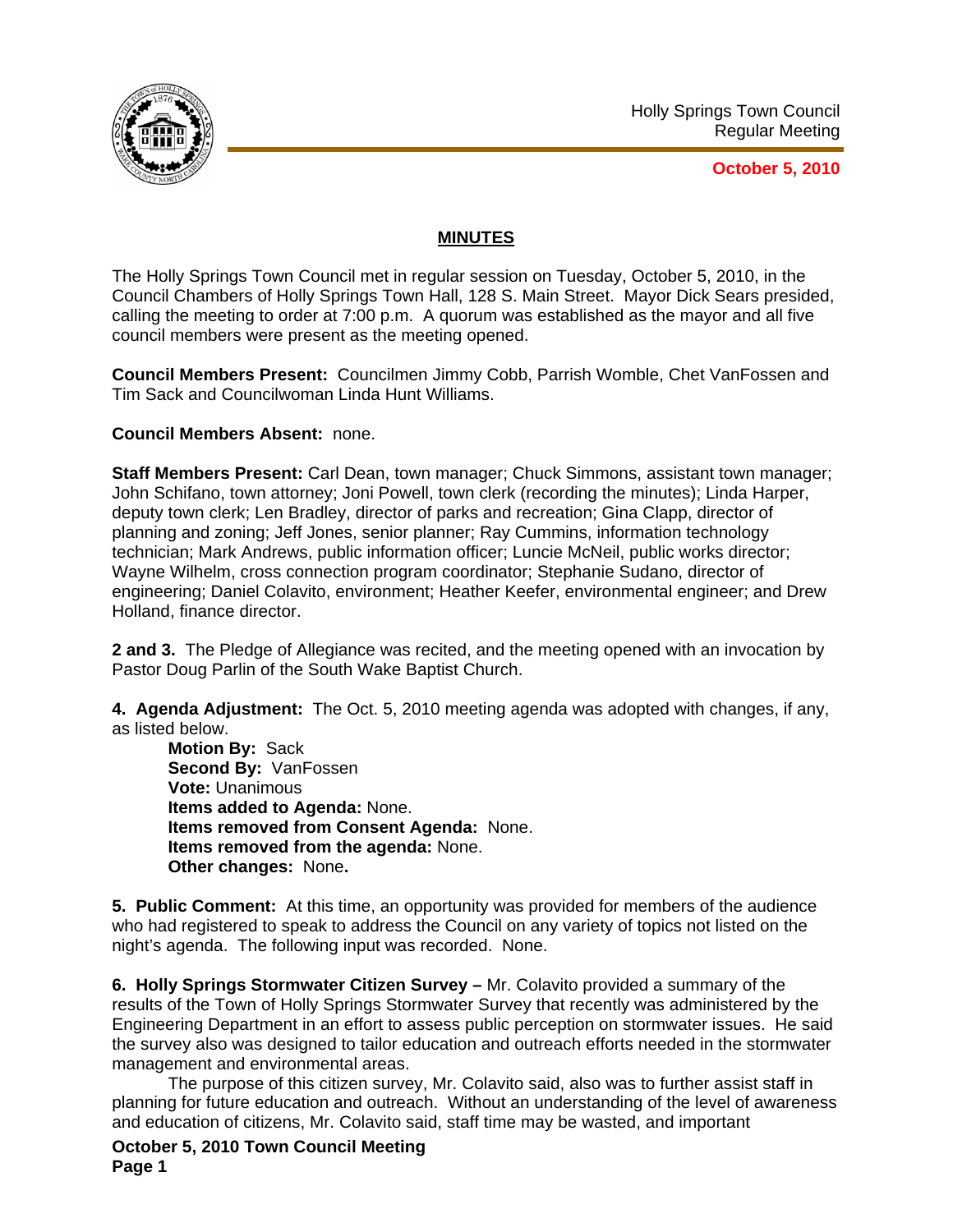opportunities may be missed. With the citizen input received from this survey, staff will be able to focus its efforts on the areas that need attention. This will maximize the impact of staff time, Town funds, and surface water quality protection, he said. In addition, this survey counts as a "measurable goal" toward the required Public Involvement efforts of the Town's National Pollutant Discharge Elimination System Phase II Stormwater Permit.

#### **Action:** None

**7. Consent Agenda:** The Council approved a motion to approve all items on the Consent Agenda. The motion carried following a motion by Councilman Sack a second by Councilman Cobb and a unanimous vote. The following actions were affected:

7a. Resolution 10-28 - The Council adopted Resolution 10-28 directing the town clerk to investigate the sufficiency of annexation petition A10-07 and setting a public hearing on the question of annexation for Tuesday, Oct. 19, 2010. *A* c*opy of Resolution 10-28 is incorporated into these minutes as an addendum page.*

7b. Resolution 10-29 - The Council adopted Resolution 10-29 urging a safe and courteous Halloween. *A copy of Resolution 10-29 is incorporated into these minutes as an addendum page.* 

7c. Resolution 10-30 – The Council adopted Resolution 10-30 declaring certain personal property to be surplus to the needs of the Town and authorizing the disposal of said property.*A copy of Resolution 10-30 is incorporated into these minutes as an addendum page.*

7d. Budget Amendment, \$2,235, - The Council adopted an amendment to the FY 2010-11 budget in the amount of \$2,235 to receive insurance proceeds for a damaged sewer camera. *A copy of the budget amendment is incorporated into these minutes as an addendum page.*

7e. Bass Lake Park Pavilion - The Council approved to retain Smith & Smith Surveyors to perform work toward the development and annexation of the Bass Lake Park pavilion property.

7f. Bass Lake Park Pavilion - The Council approved to retain Ecotech at a cost not to exceed \$2,240 for wetlands delineation and staking in the Bass Lake Park pavilion project.

7g. Wastewater/Reuse System - The Council approved amendment No. 4 to the Davis Martin Powell contract for additional work required in the town's wastewater/reuse system construction administration.

**8a. Sunset Lake Road Widening** – Mr. David Orringer addressed the Council with a request. On Nov. 21, 2006, the Council approved a motion to allow the developer to post a bond and to delay the required widening of Sunset Lake Road in front of 5432 Sunset Lake Road. The widening was delayed until the neighboring development of Sunrise Methodist Church occurred and the widening required for both properties could be done at the same time.

The church is nearing the point when the widening of Sunset Lake Road will be required.

 Mr. Orringer, who is the owner/developer of 5432 Sunset Lake Road, asked the Town Council to consider the nature of his property – a former single-family home that now is used as leased office space -- and to approve a reduction or elimination of road widening requirements on Sunset Lake Road. Mr. Orringer explained to Council that when the November 2006 action was taken, he and his partner thought the improvements were limited to a turn lane. Later, he said, they figured out that the required improvements would be full road widening to the ultimate width the length of their very long road frontage.

 From a per-square-footage on the building basis, Mr. Orringer said, the requirement is inequitable with what other developers have to pay. He asked for the Council to consider the unusual shape of his lot, which creates a very long road frontage; he asked for consideration of the nature of the property use, which is leased office space; and he asked that the Council consider that there should be a program of payment in lieu that would provide more equity among those who develop property.

 Mr. Orriginer asked, specifically, that the Council reduce his payment in lieu due on the property to the \$40,000 range to compensate for the unusual shape, size and use of the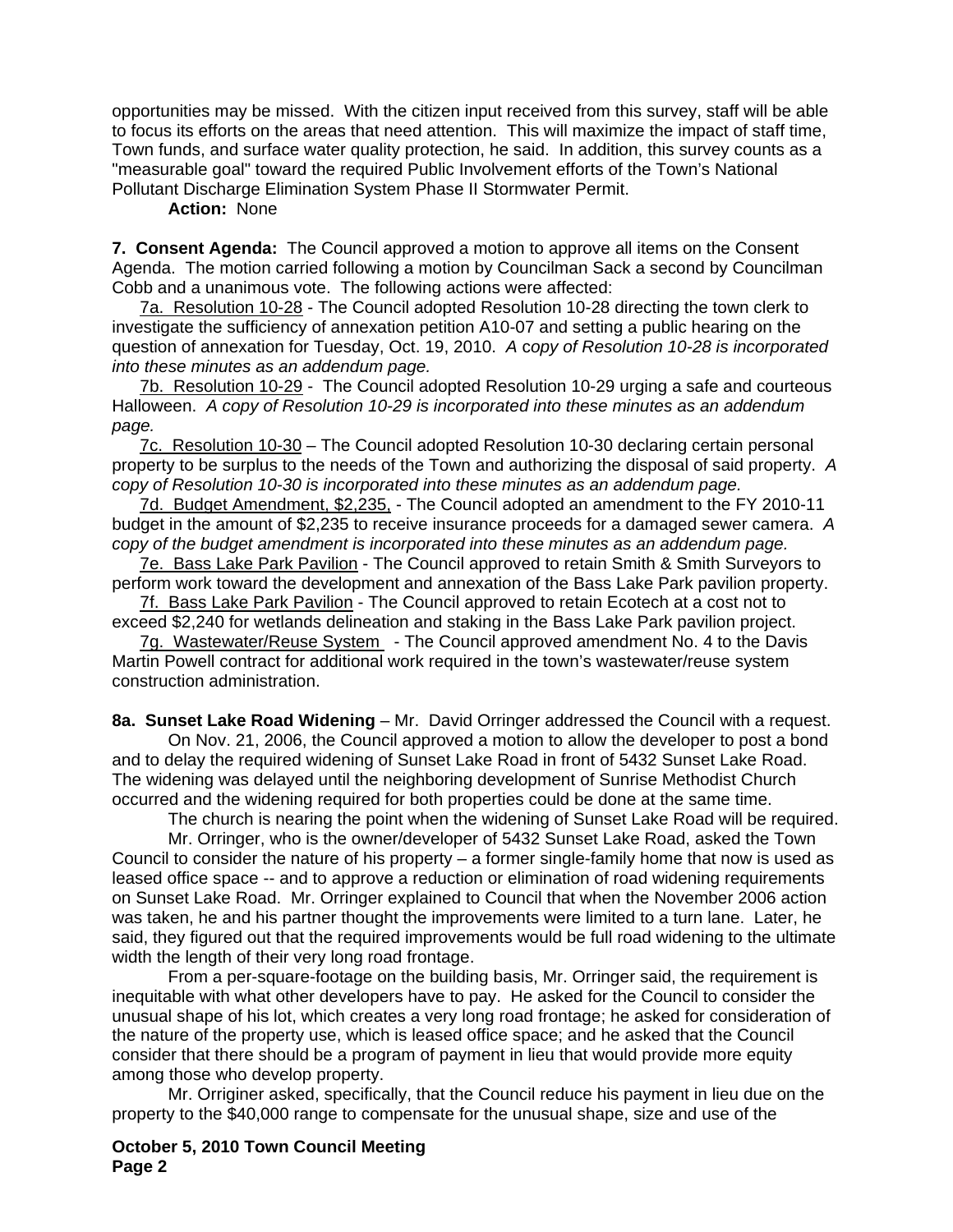property. Additionally, he asked that the Council provide a credit for the road right of way that has been dedicated and that the \$40,000 reduced amount be further reduced to \$19,000.

 Staff investigated the request and provided the following options: 1) require the developer to pay a full fee in lieu of performing the work or performing the work, per Town requirements at cost of approximately \$168,000; 2) defer improvements due on the property until it is redeveloped in the future; 3) accept a reduced payment in lieu of approximately \$41,000, providing a 75% discount to compensate for extenuating circumstances surrounding the property and its use; or 4) launch an assessment program to provide the road improvements in a larger area, assessing all of the property owners along the route for the cost of the improvements.

 Councilman Sack said all of Sunset Lake Road needs widening, and he would not be opposed to Option No. 4.

 Councilman VanFossen said he favored Option No. 3, and he agreed with the developer who also asked that he receive credit for road right of way dedicated.

 Councilwoman Williams and Councilmen Womble and Cobb said they all favored Option No. 3 as more equitable, but questioned the wisdom of providing credit for right of way dedication.

 All developments are required to provide right of way, and none of them are compensated for it.

 Mr. Dean said he would not recommend Option No. 3, less the cost of right of way. He cautioned the Council about providing the developer credit for right of way dedicated because the Council would be setting new policy and precedent that needed more consideration.

**Action:** The Council approved a motion to defer action on the agenda item until the value of the land dedicated was verified and staff could provide information on a potential change in policy regarding providing fee credits for right of way dedicated.

## **Motion By:** Sack

### **Second By:** Cobb

 In discussion, Councilman VanFossen said he did not feel the Council would be setting precedent.

 Councilman Womble said he was not in favor of deferring action because he was ready to make a decision to agree to Option #3 without land dedication credit.

**Vote:** The motion carried following a 4-1 vote. Councilmen Cobb, VanFossen and Sack and Councilwoman Williams voted for the motion. Councilman Womble voted against.

**8b. Fee Schedule Amendment –** Mr. Wilhelm reported that the Town loses money each time a builder / developer orders a water meter according to approved plans and then changes the meter (with permission.) The town then has to return the original purchased meter, assuming the shipping and the cost of facilitating the return. While the vendor assesses a 25% restocking fee, which is applied to the refund, the town has no such fee.

 He said staff suggests that the town amend its fee schedule to include a 10% restocking fee for returned water meters – to be charged in addition to the 25% that is assessed by the vendor. Mr. Wilhelm said he feels that amount would reimburse any expenses the town has in returning meters to the vendor, including staff time and shipping costs.

**Action:** The Council approved a motion to amend the town's fee schedule to include a 10% of meter cost town restocking fee and 25% vendor restocking fee for water meters that have to be returned to the vendor.

#### **Motion By:** Womble

### **Second By:** Sack

In discussion, Councilman VanFossen encouraged staff to make sure customers know of the charge, and he said the 25% vendor restocking fee should not be charged if the vendor does not charge it, but the 10% fee for the town's assistance should still apply.

There was a Council consensus that this should be the case.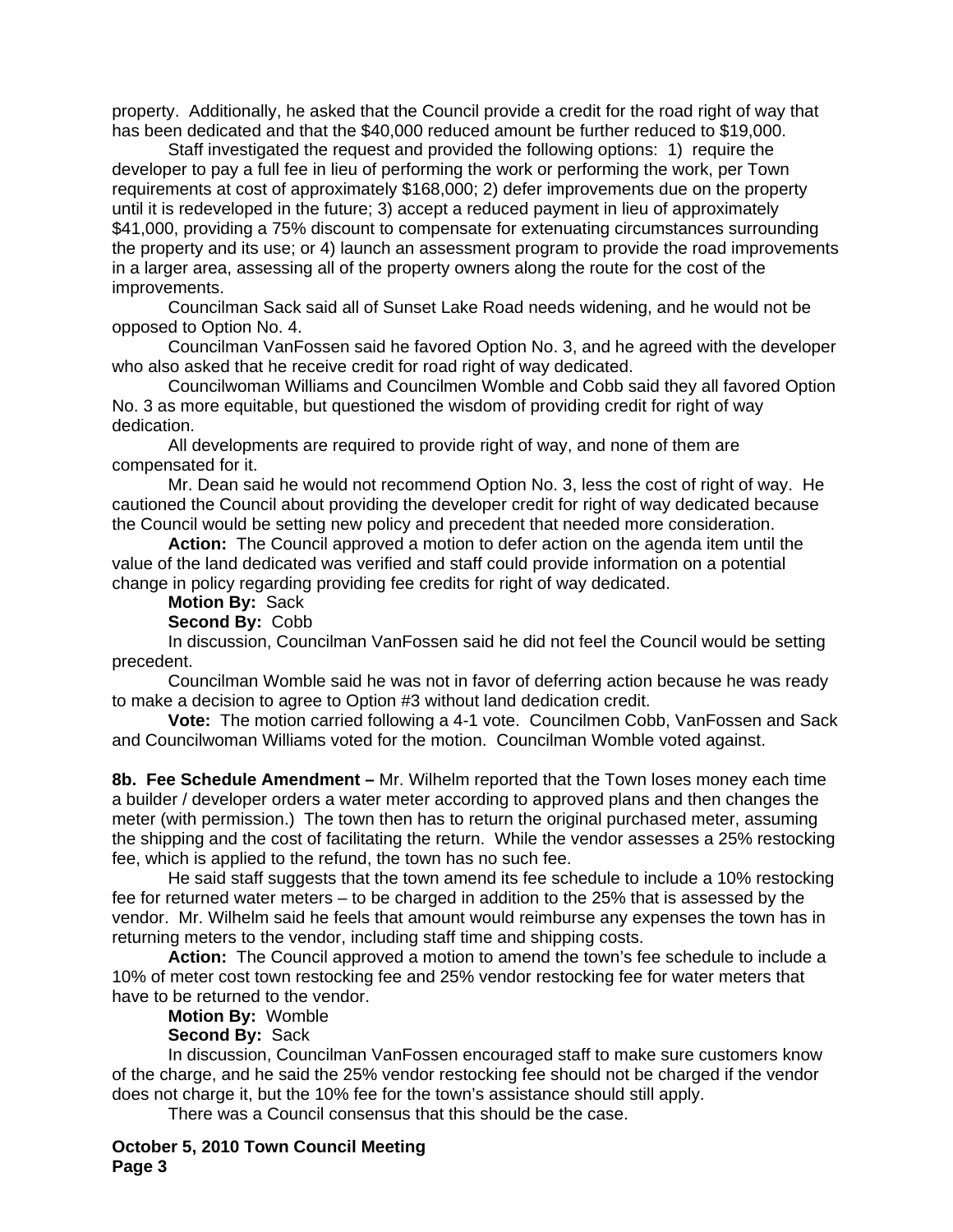**Vote:** Unanimous.

**8c. Green Oaks Parkway Project** *–* Mr. Dean said that the Green Oaks Parkway project is now closed and the Town came in well below budget on the project. The Town will have an excess of \$1,546,000 to be placed back into Street Reserves for other Town projects involving streets or sidewalks.

 Council members discussed how there was much misinformation and rhetoric about the project and that it was satisfying to be able to report the project was managed properly and at and above the anticipated savings.

**Action:** The Council approved a motion to adopt an amendment to FY 2009-10 budget in the amount of \$1,546,000 to account for savings in the Green Oaks Parkway project.

**Motion By:** Sack **Second By:** VanFossen

**Vote:** Unanimous.

*A copy of the budget amendment is incorporated into these minutes as an addendum page(s.)* 

**8d. 97-COM-12-A03, Village Centre Shoppes Development Plan Amendment –** Mr. Jones said the town has received a request for a waiver and a master sign plan amendment for the Village Centre Shoppes, formerly Holly Springs Commercial Center.

 The original preliminary plan had a generic master sign plan that would remain in effect for the out-parcels; however, the subject proposed master sign plan is for the Village Centre Shoppes only. The master sign plan calls for uniform signage along the front façade of the building. In order to achieve the look, a waiver is requested to utilize the unused portion of the rear façade signage and apply it to the front façade. The larger signs meet all other ordinance requirements and aesthetically fits with the other architectural details already present on the front façade.

**Action #1:** The Council approved a motion to approve a Waiver of Regulations of UDO Section 7.03 Sign Regulations for Petition #97-COM-12-A03 for Village Centre Shoppes, to allocate the unused square footage from the rear façade to the front façade for the Village Centre Shoppes as submitted by Grubb Ellis/Thomas Linderman Graham, stamp dated received 9/13/2010.

**Motion By:** Sack **Second By:** VanFossen **Vote:** Unanimous

**Action #2:** The Council approved a motion to approve the Master Sign Plan Amendment as part of the Development Plan #97-COM-12-A03 for Village Centre Shoppes as submitted by Grubb & Ellis/Thomas Linderman Graham, Project Number KRG-08000, stamp dated received 9/13/2010 with the following conditions:

a. All previous conditions for the Village Centre Shoppes (formerly Holly Springs Commercial Center) shall remain.

**Motion By:** VanFossen **Second By:** Womble **Vote:** Unanimous

**9. Other Business:** Ms. Powell advised the Council that the previously-approved budget amendment was to the FY 2009-10 budget and not the FY 2010-11 budget. Councilman Sack amended his motion, and the Council agreed to the housekeeping change.

**10. Manager's Report:** Mr. Dean reported that the Town hosted its third Moldovan group; about a Fort Bragg training exercise; a real estate bus tour; and the upcoming annual North Carolina League of Municipalities meeting.